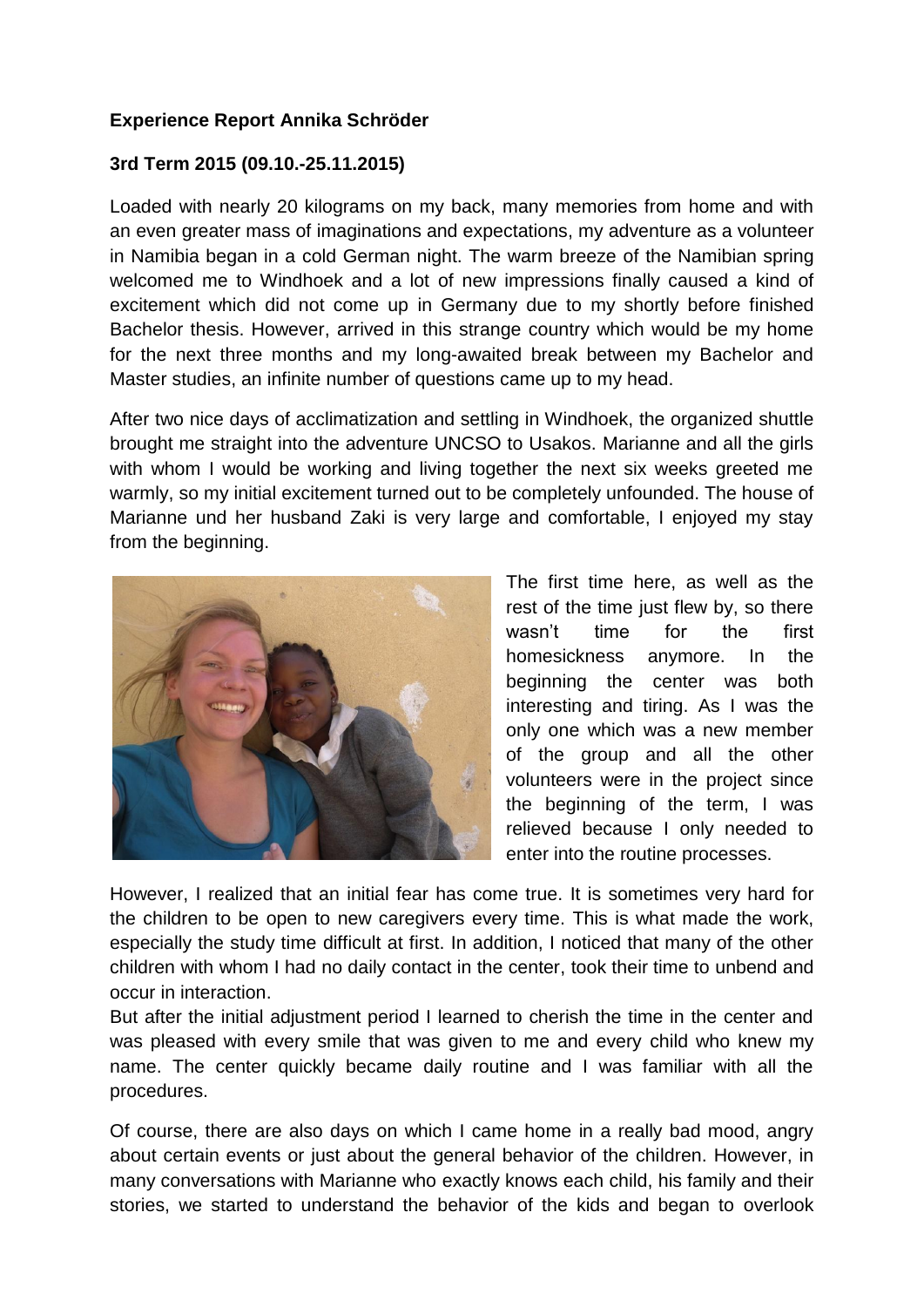some things. I was particularly influenced by the house visits. The different conditions within the families touched me more than the poor living circumstances in the township. It's nice to see that some children have very loving parents who want to give their children a good life, but equally alarming to see that there is also another kind of parents who do not support their children and do not give them a place at home to just be a child. This knowledge and an increasing understanding of each child changed my look at my work as a volunteer. I recognized that it's the little things that we can give to our children in the center. The faces of the little ones are priceless when they have learned something new, an indescribable feeling of joy when you can afford them to something and they can just be what they are - children.

I particularly liked that the children learn at UNCSO a regular routine and get a hot meal every day, which unfortunately cannot always be guaranteed in the families. In addition to problems of a low income which is not enough for sufficient food, traditions often provide to send money to relatives. Especially alcoholism plays a role concerning the parents' behavior towards their children. Also violence is unfortunately a topic in many families which is why it is very important that the children get some closeness and affection of us volunteers.

The everyday planned activities either give them the chance to burn off energy in sports, do something own in arts and crafts, dance, watch a movie or talk to us about issues such as respect or self-esteem.

Almost every weekend we had time for excursions and also for longer trips such as to the Etosha National Park. So, you also have the possibility to get to know parts of the country in addition to the skin-tight experiences in the project. Like you can ask for a free Friday for longer trips, you can also discuss every topic with Marianne and she will endeavor to find a solution or an answer. My stay in Marianne's and Zaki's house was very pleasant und I never felt uncomfortable in any situation.

It is very convenient to live together under one roof. Especially now, just before the big Christmas event, it has been proven that it is very useful to live together and discuss everything immediately.

It is incredible that our time here is almost over and we are now in the final preparations for the big parents-event at the end of the term. An instructive, exhausting but also wonderful time with countless new experiences which we will never forget is now coming to an end.

I collected wonderful and important experiences which nobody can take away from me and which will be with me in my future teaching profession.